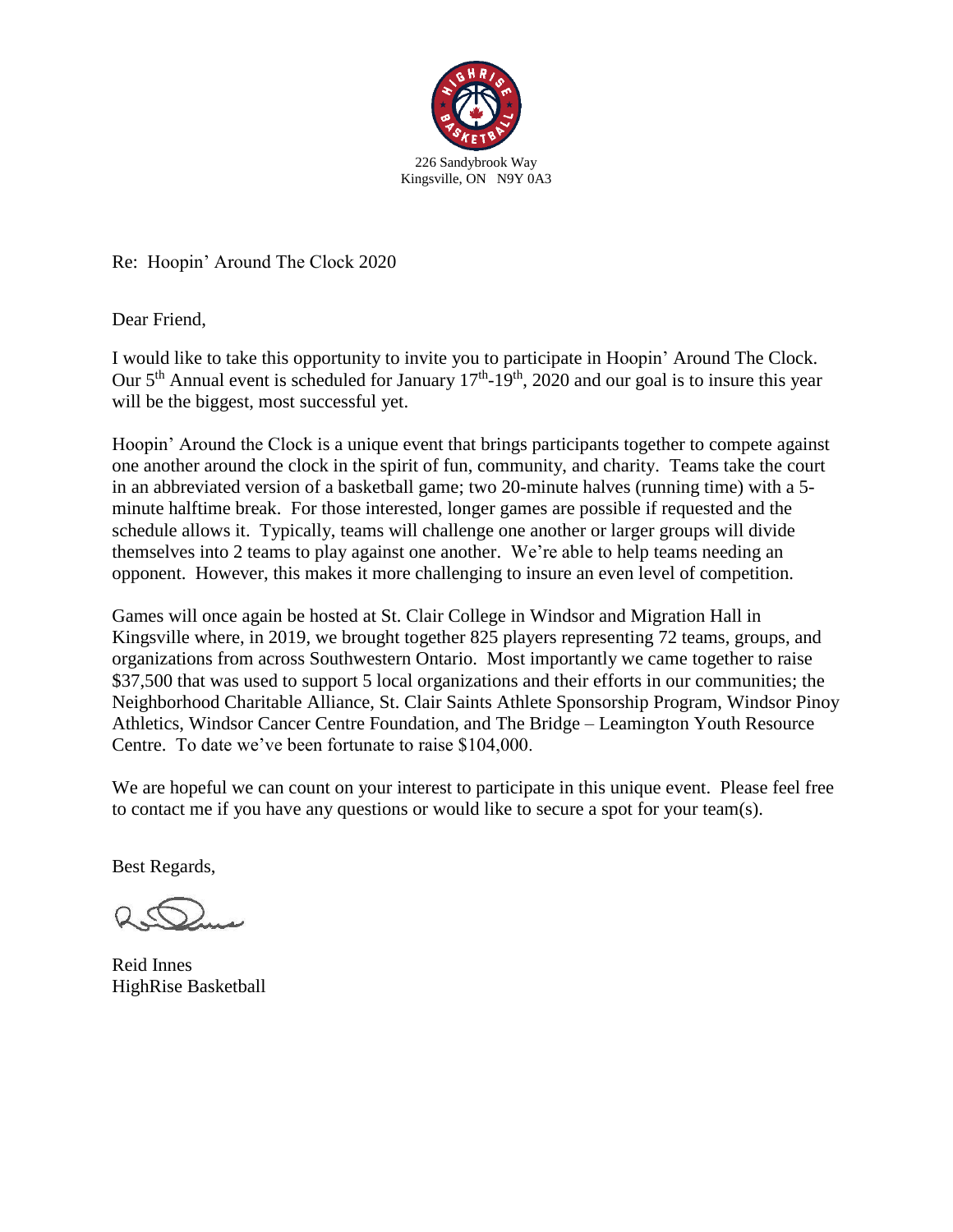

# **Team Registration Form**

Captain Name

Captain Phone **Captain Email** Captain Email **Captain Email** 

# 

**Preferred Date/Time/Location** and the state of the state of the state of the state of the state of the state of the state of the state of the state of the state of the state of the state of the state of the state of the s

\*Please note that every effort will be made to honour these requests. However, scheduling will be done on a first-come, first-served basis and we're unable to make any promises or guarantees.

## **Registration Due December 6, 2019 S30/Participant (Min. Amount)**

| <b>PARTICIPANT NAME</b> | <b>EMAIL ADDRESS (Optional)</b>             | <b>SHIRT SIZE (Men's)</b> | <b>PAID</b> |
|-------------------------|---------------------------------------------|---------------------------|-------------|
|                         |                                             |                           |             |
|                         |                                             |                           |             |
|                         |                                             |                           |             |
|                         |                                             |                           |             |
|                         |                                             |                           |             |
|                         |                                             |                           |             |
|                         |                                             |                           |             |
|                         |                                             |                           |             |
|                         |                                             |                           |             |
|                         |                                             |                           |             |
|                         |                                             |                           |             |
|                         |                                             |                           |             |
|                         |                                             |                           |             |
|                         |                                             |                           |             |
|                         |                                             |                           |             |
|                         |                                             |                           |             |
|                         |                                             |                           |             |
|                         |                                             |                           |             |
|                         |                                             |                           |             |
|                         |                                             |                           |             |
|                         |                                             |                           |             |
|                         |                                             |                           |             |
|                         |                                             |                           |             |
|                         |                                             |                           |             |
|                         | $\overline{1}$ and a decoded $\overline{1}$ |                           |             |

# Contact us at 519-818-8611 or highrisebball@gmail.com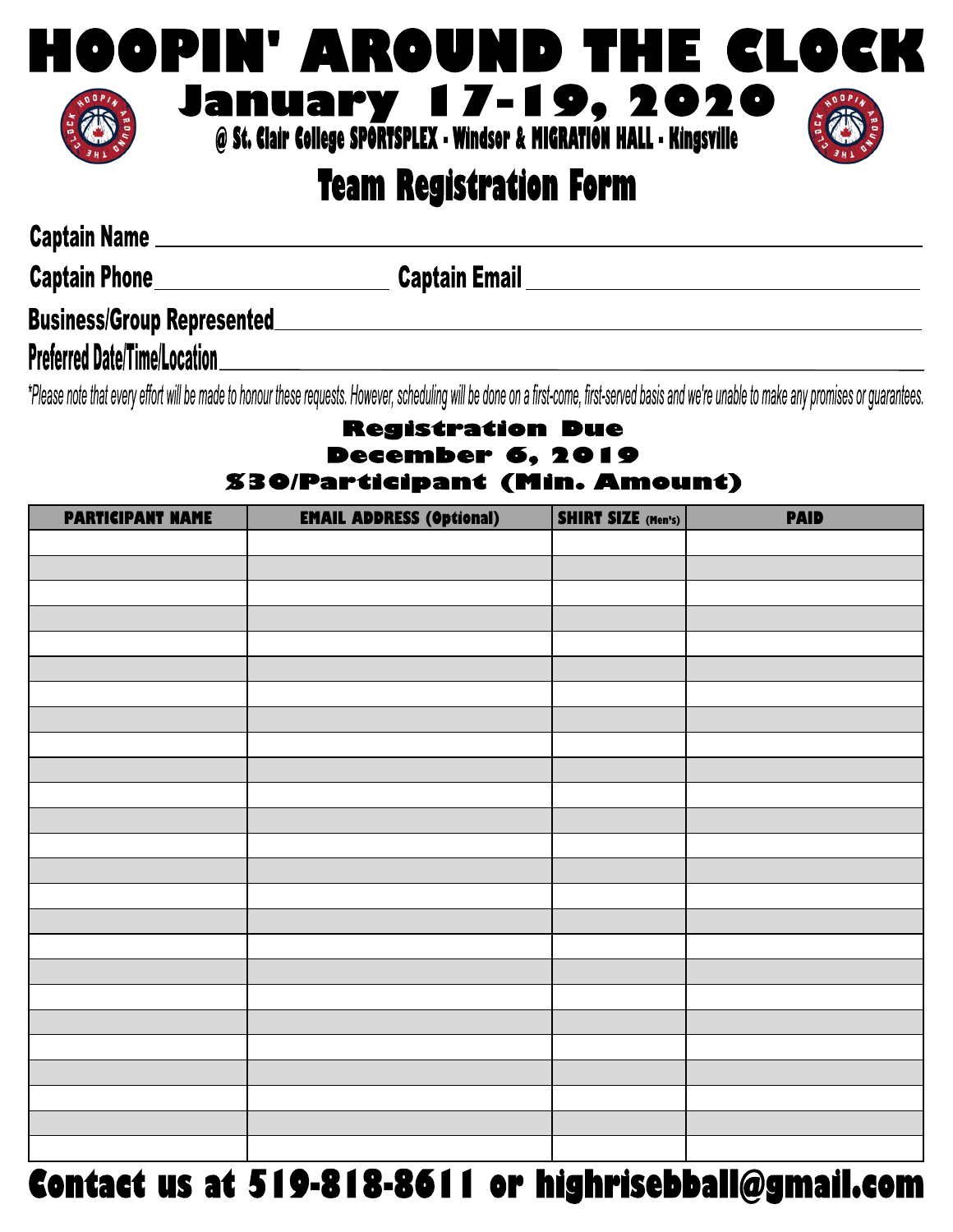

# **Participant Registration & Pledge Form**

**Participant Name** 

**Participant Email** 

## **Participant Phone Business/Group Represented**

Participants must register as part of a team (Min. 5 Players). Participants are encouraged to seek pledges in support of their participation but are not required. Participant Registration & Pledge Forms, including all registration costs and pledge funds, are to be submitted by Team Captain at time of on-site Registration. Cheques should be made payable to HighRise Basketball.

## Team Registration Due December 6, 2019 Participant Registration Due at On-Site Registration **S30/Participant (Minimum Amount)**

| <b>DONOR NAME</b> | <b>EMAIL ADDRESS (Optional)</b>                       | <b>PLEDGE AMOUNT</b> | <b>PAID</b> |
|-------------------|-------------------------------------------------------|----------------------|-------------|
|                   |                                                       |                      |             |
|                   |                                                       |                      |             |
|                   |                                                       |                      |             |
|                   |                                                       |                      |             |
|                   |                                                       |                      |             |
|                   |                                                       |                      |             |
|                   |                                                       |                      |             |
|                   |                                                       |                      |             |
|                   |                                                       |                      |             |
|                   |                                                       |                      |             |
|                   |                                                       |                      |             |
|                   |                                                       |                      |             |
|                   |                                                       |                      |             |
|                   |                                                       |                      |             |
|                   |                                                       |                      |             |
|                   |                                                       |                      |             |
|                   |                                                       |                      |             |
|                   |                                                       |                      |             |
|                   |                                                       |                      |             |
|                   |                                                       |                      |             |
|                   |                                                       |                      |             |
|                   |                                                       |                      |             |
|                   |                                                       |                      |             |
|                   |                                                       |                      |             |
|                   |                                                       |                      |             |
|                   | Contact us at 519-818-8611 or highrisebball@gmail.com |                      |             |